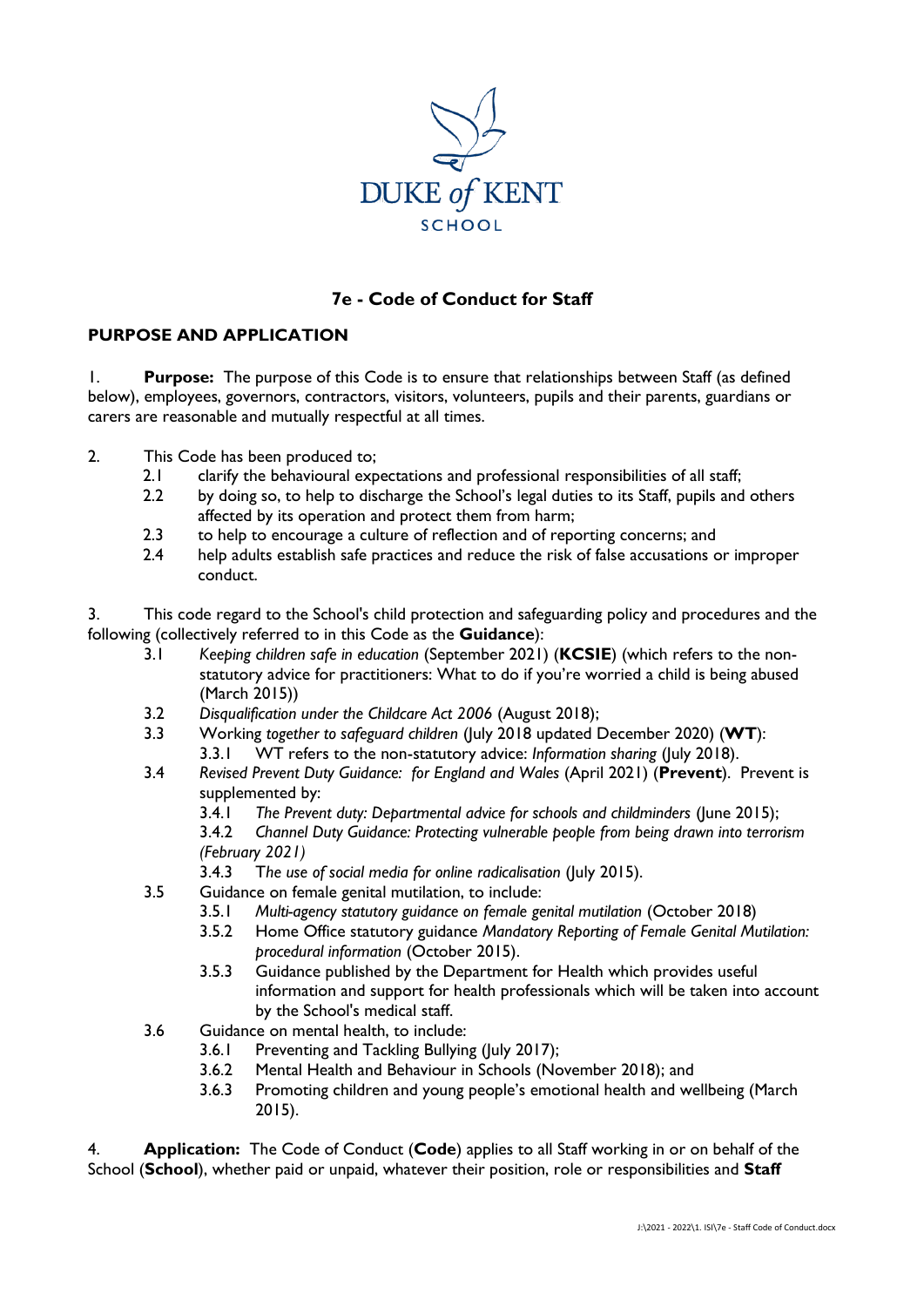includes employees, governors, contractors, work experience / placement students and volunteers (Staff). All Staff will receive training in relation to this Code.

5. **Your duty:** It is the duty of every member of Staff to understand and observe the rules and obligations in this Code. You should also follow the Guidance.

6. **Wrongdoing:** All staff are required to report their own wrongdoing, or any wrongdoing or proposed wrongdoing of any other member of staff or any conduct or concern which they may suspect to be inappropriate to the Head.

7. **Application with other policies:** The Code should be read in conjunction with the School's safeguarding policy and procedures, its whistleblowing policy and its dignity at work policy.

#### **GUIDING PRINCIPLES**

#### 8. **Principles for all Staff**

8.1 All Staff should put the well-being, development and progress of all pupils first by:

8.1.1 taking all reasonable steps to ensure the safety and well-being of pupils under their supervision;

8.1.2 using professional expertise and judgment for the best interests of pupils in their care;

8.1.3 demonstrating self-awareness and taking responsibility for their own actions and for providing help and support to pupils;

8.1.4 raising concerns about the practices of teachers or other professionals where these may have a negative impact on pupils' learning or progress, or may put pupils at risk;

8.1.5 being familiar with the School's child protection and safeguarding policy and procedures and the pupil behaviour policy;

8.1.6 reading and understanding Part 1, and where appropriate Annex A, of KCSIE (September 2021);

8.1.7 knowing the role, identity and contact details of the current Designated Safeguarding Lead and their Deputies;

8.1.8 knowing the role, identity and contact details of the Nominated Safeguarding Governor; and

8.1.9 being aware that they are in a position of trust (i.e. the adult is in a position of power or influence over the pupil due to his or her work); that the relationship is not a relationship between equals and that this position must never be used to intimidate, bully, humiliate, coerce or threaten pupils.

8.2 All Staff should demonstrate respect for diversity and take steps to promote equality by:

8.2.1 acting appropriately and in accordance with this Code of Conduct, towards all pupils, parents, guardians or carers and Staff;

8.2.2 complying with the School's anti-bullying, Equal Opportunities and Dignity at Work policies and this Code of Conduct;

8.2.3 addressing issues of discrimination and bullying whenever they arise; and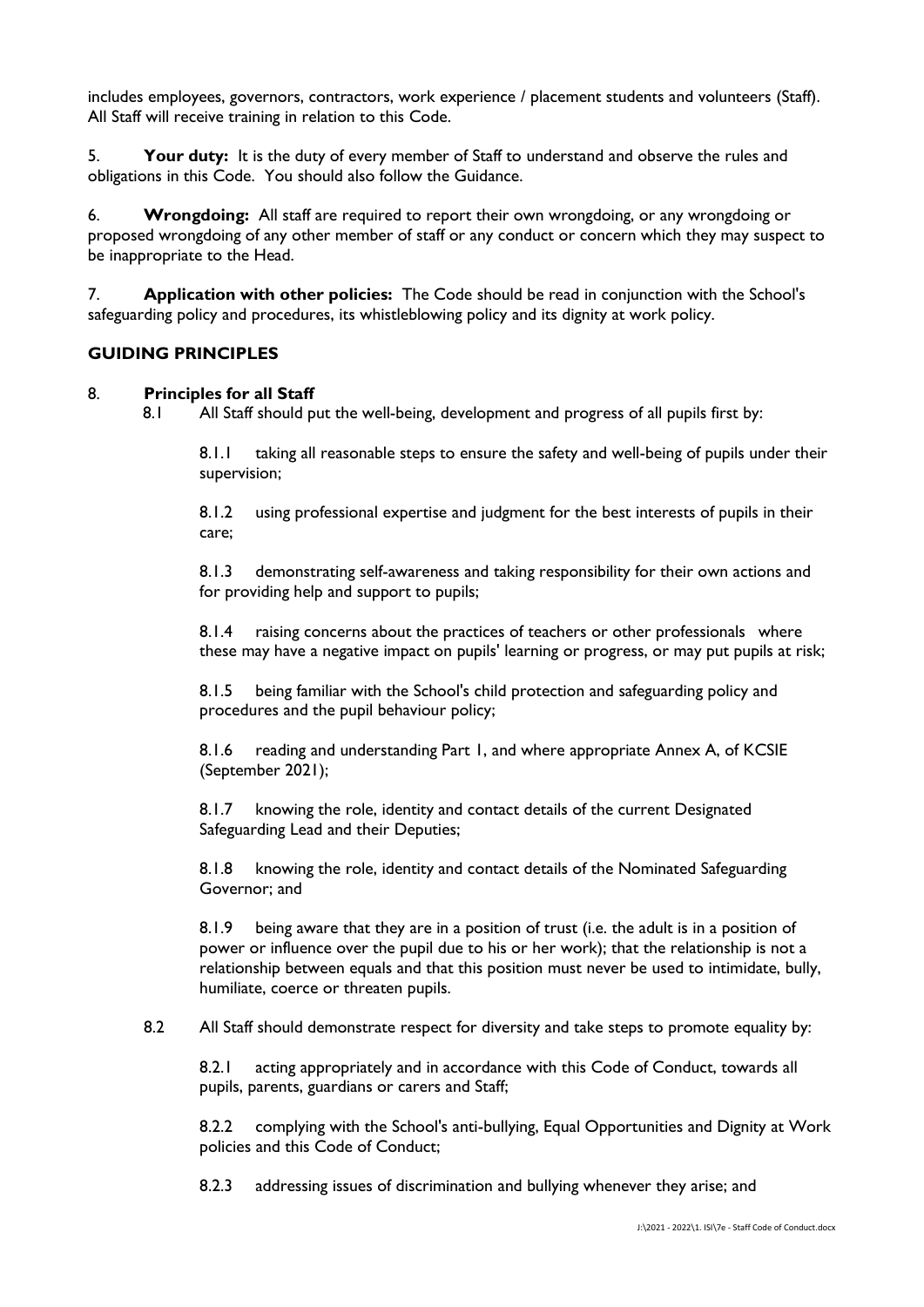- 8.2.4 helping to create a fair and inclusive School environment.
- 8.3 All Staff should work as part of a unified Staff body by:
	- 8.3.1 developing productive and supportive relationships with colleagues;
	- 8.3.2 exercising any management responsibilities in a respectful, inclusive and fair manner;
	- 8.3.3 complying with all School policies and procedures;
	- 8.3.4 participating in the School's development and improvement activities;
	- 8.3.5 recognising the role of the School in the life of the local community; and

8.3.6 upholding the School's reputation and standing within the local community and building trust and confidence in it.

8.4 All Staff should understand that the School has a legal duty to have regard to the need to prevent people from being drawn into terrorism, and consequently should be aware of:

8.4.1 what extremism and radicalisation means and why people - including pupils and fellow staff members - may be vulnerable to being drawn into terrorism as a consequence of it;

8.4.2 what measures are available to prevent people from becoming drawn into terrorism and how to challenge the extremist ideology that can be associated with it; and

8.4.3 how to obtain support for people who may be being exploited by radicalising influences.

- 8.5 All Staff should maintain public trust and confidence in the School and in their profession by:
	- 8.5.1 demonstrating honesty and integrity;

8.5.2 understanding and upholding their duty to safeguard the welfare of children and young people;

8.5.3 understanding and demonstrating fundamental British values, including democracy, the rule of law, individual liberty and mutual respect and tolerance of different faiths and beliefs;

8.5.4 maintaining reasonable standards of behaviour whether inside or outside of normal School hours and whether on or off the School's site; and

8.5.5 maintaining an effective learning environment.

8.6 All Staff should raise any concerns relating to honour-based abuse (to include female genital mutilation (FGM) and forced marriage) with the Designated Safeguarding Lead and involve children's social care as appropriate in accordance with the School's child protection and safeguarding policy and procedures. Teachers must also report to the police cases where they discover (either through disclosure by the victim or visual evidence) that an act of FGM appears to have been carried out on a girl under the age of 18. The report should be made orally by calling 101, the single non-emergency number. It will be rare for teachers to see visual evidence, and they should not be examining pupils but those failing to report such cases will face disciplinary sanctions.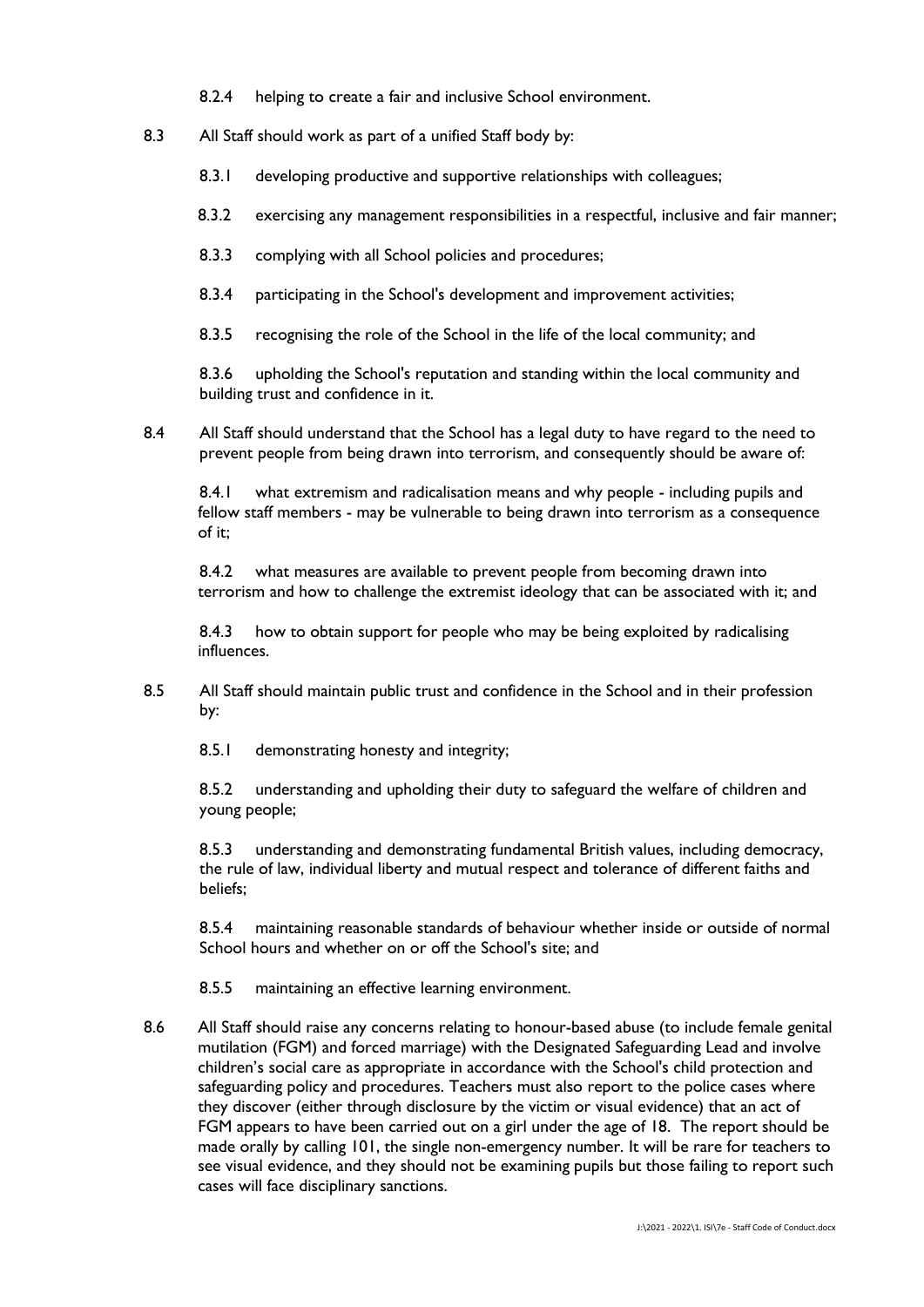- 8.7 All staff should know what to do if a child tells them that they are being abused, exploited or neglected. Staff should know how to manage the requirement to maintain an appropriate level of confidentiality. This means only involving those who need to be involved, such as the designated Safeguarding Lead (or Deputy) and children's social care. Staff should never promise a child that they will not tell anyone about a report of any form of abuse, as this may ultimately not be in the best interests of the child.
- 8.8 All Staff should be aware that safeguarding incidents and/or behaviours can be associated with factors outside the School and/or can occur between children outside of the School environment. All Staff, but especially the designated safeguarding lead (and deputies) should consider whether children are at risk of abuse or exploitation in situations outside their families. Extra-familial harms take a variety of different forms and children can be vulnerable to multiple harms including (but not limited to) sexual exploitation, criminal exploitation, and serious youth violence.
- 8.9 All Staff should also be aware that mental health problems can, in some cases, be an indicator that a child has suffered or is at risk of suffering abuse, neglect or exploitation. Only appropriately trained professionals should attempt to make a diagnosis of a mental health problem. Staff however, are well placed to observe children day-to-day and identify those whose behaviour suggests that they may be experiencing a mental health problem or be at risk of developing one. It is key that staff are aware of how experiences such as abuse, neglect or other potentially traumatic adverse childhood experiences can impact on a child's mental health, behaviour and education. If Staff have a mental health concern about a child that is also a safeguarding concern, immediate action should be taken, following the School's child protection and safeguarding policy and procedures.
- 8.10 All staff should be able to reassure victims that they are being taken seriously and that they will be supported and kept safe. A victim should never be given the impression that they are creating a problem by reporting abuse, sexual violence or sexual harassment. Nor should a victim ever be made to feel ashamed for making a report.
- 8.11 The School encourages an open and transparent culture in which it may identify concerning, problematic or inappropriate behaviour early, minimise the risk of abuse and ensure that all Staff working in or on behalf of the School are clear about professional boundaries and act within these boundaries.

8.11.1 All Staff should be aware of their responsibilities to report low level concerns (i.e. any concern that they or another member of Staff may have acted in a way that is inconsistent with this Code that does not otherwise meet the harms threshold set out in KCSIE)

- 8.11.2 Low level concerns should be reported;
	- (a) To the Designated Safeguarding Lead/Head;
	- (b) If about the Head, to the Chair of Governors;
	- (c) If there is a conflict of interest in reporting the matter to the Chair of Governors, then to the LADO.

All concerns, including low level concerns, should be recorded in writing.

Please refer to the School's Safeguarding Policy Appendix 8 "Low-Level" Concerns, for further details.

### 9. **Additional principles for teachers**

- 9.1 Teachers should take responsibility for maintaining the quality of their teaching practice by:
	- 9.1.1 meeting the professional standards for teaching applicable to their role and position within the School;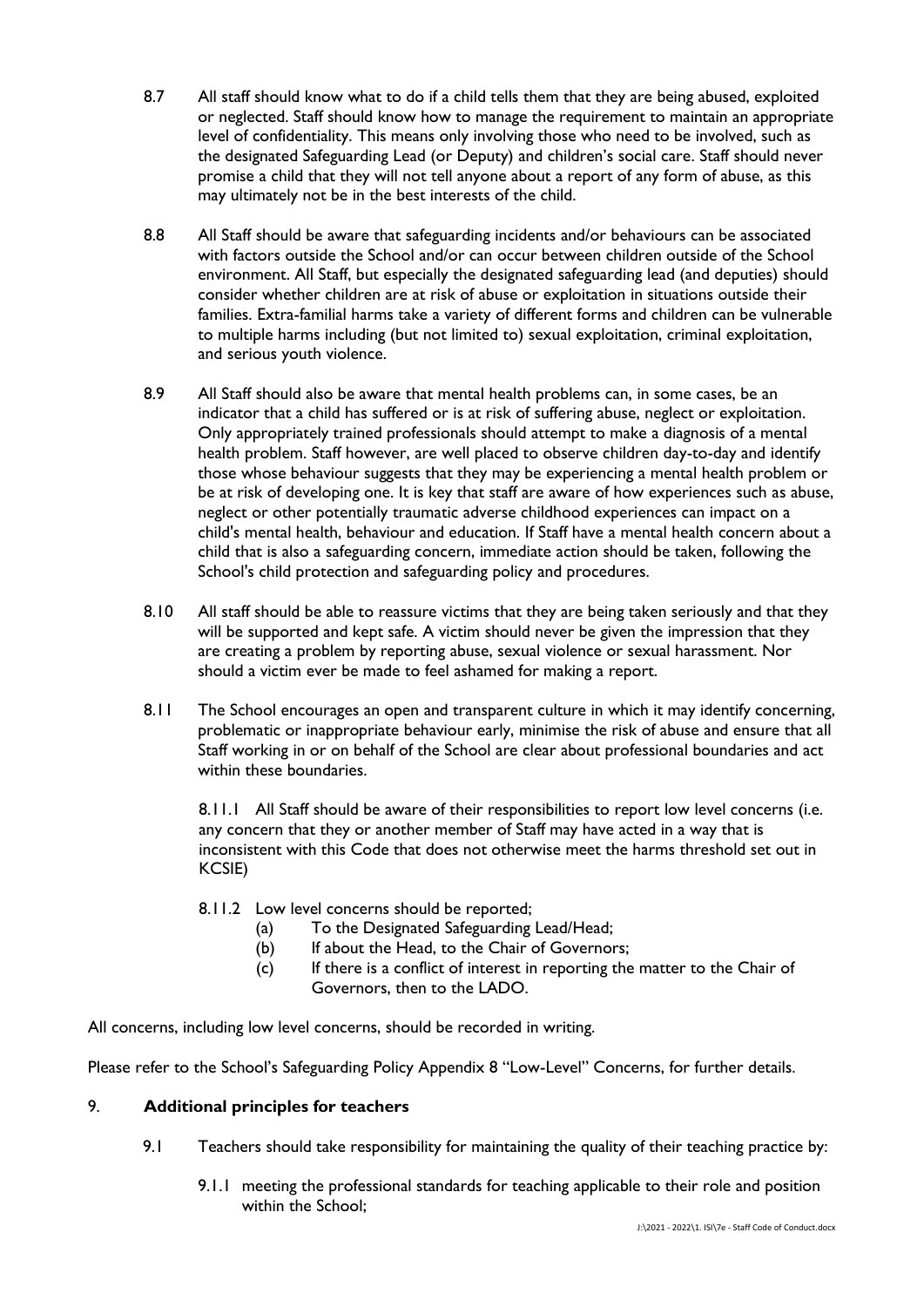- 9.1.2 reflecting on their current practice and seeking out opportunities to develop knowledge, understanding and skills;
- 9.1.3 helping pupils to become confident and successful learners; and
- 9.1.4 establishing productive relationships with parents, guardians or carers by:
	- (a) providing accessible and accurate information about their child's progress;
	- (b) involving them in important decisions about their child's education; and
	- (c) complying with this Code.

## **GUIDANCE ON STAFF / PUPIL RELATIONSHIPS**

10. **Application:** Allegations of unprofessional conduct or improper contact or words can arise at any time. Professionalism and vigilance are required so as to ensure the safety of children in our care, and to reduce the risk of an allegation of impropriety against a member of Staff. This guidance applies to all Staff.

- 11. **Sexual contact:** Staff must not:
	- 11.1 have any type of sexual relationship with a pupil or pupils;
	- 11.2 have sexually suggestive or provocative communications with a pupil;
	- 11.3 make sexual remarks to or about a pupil; and
	- 11.4 discuss their own sexual relationships in the presence of pupils.

12. **Abuse of a position of trust and inappropriate relationships with School pupils:** Sexual relationships or sexual contact with any pupils, or encouraging a relationship to develop in a way which might lead to a sexual relationship or any relationship just considered inappropriate with any pupil at the School is a grave breach of trust that will usually lead to disciplinary action and may also lead to criminal prosecution. It is the criminal offence of an abuse of a position of trust to have any sexual relationship with any School pupil under the age of 18, and whilst not a criminal offence, it is a breach of this Code and considered to be gross misconduct to have a sexual relationship with any pupil of this School, even if over the age of 18.

13. **Inappropriate relationships with pupils at another school:** Forming relationships with children or young people who are pupils or students at another school will be a criminal offence if they are under 16 but may also be a criminal offence if under the age of 18 and will be regarded as gross misconduct. Such behaviour tends to bring the School into disrepute and gives rise to concern that the Staff involved cannot be trusted to maintain professional boundaries with pupils and students at the School. Whilst not necessarily a criminal offence, the School considers it inappropriate for Staff to form inappropriate relationships with a pupil of any school, irrespective of their age.

14. **General guidance:** You should be aware of the general guidance that will apply in all cases. In particular you:

- 14.1 need to exercise professional judgment but always act within the spirit of these guidelines. If you are involved in a situation where no specific guidance exists, you should discuss the circumstances with the Designated Safeguarding Lead. A written record should be kept that includes justification for any action taken;
- 14.2 must be aware of the risks of peer-on-peer abuse and be familiar with procedures for handling allegations against other children and bullying as set out in the School's child protection and safeguarding policy and procedures and the important role they have to play in preventing it and responding where they believe a child may be at risk from it. Examples of peer-on-peer abuse are bullying (including cyberbullying), physical abuse, sexual violence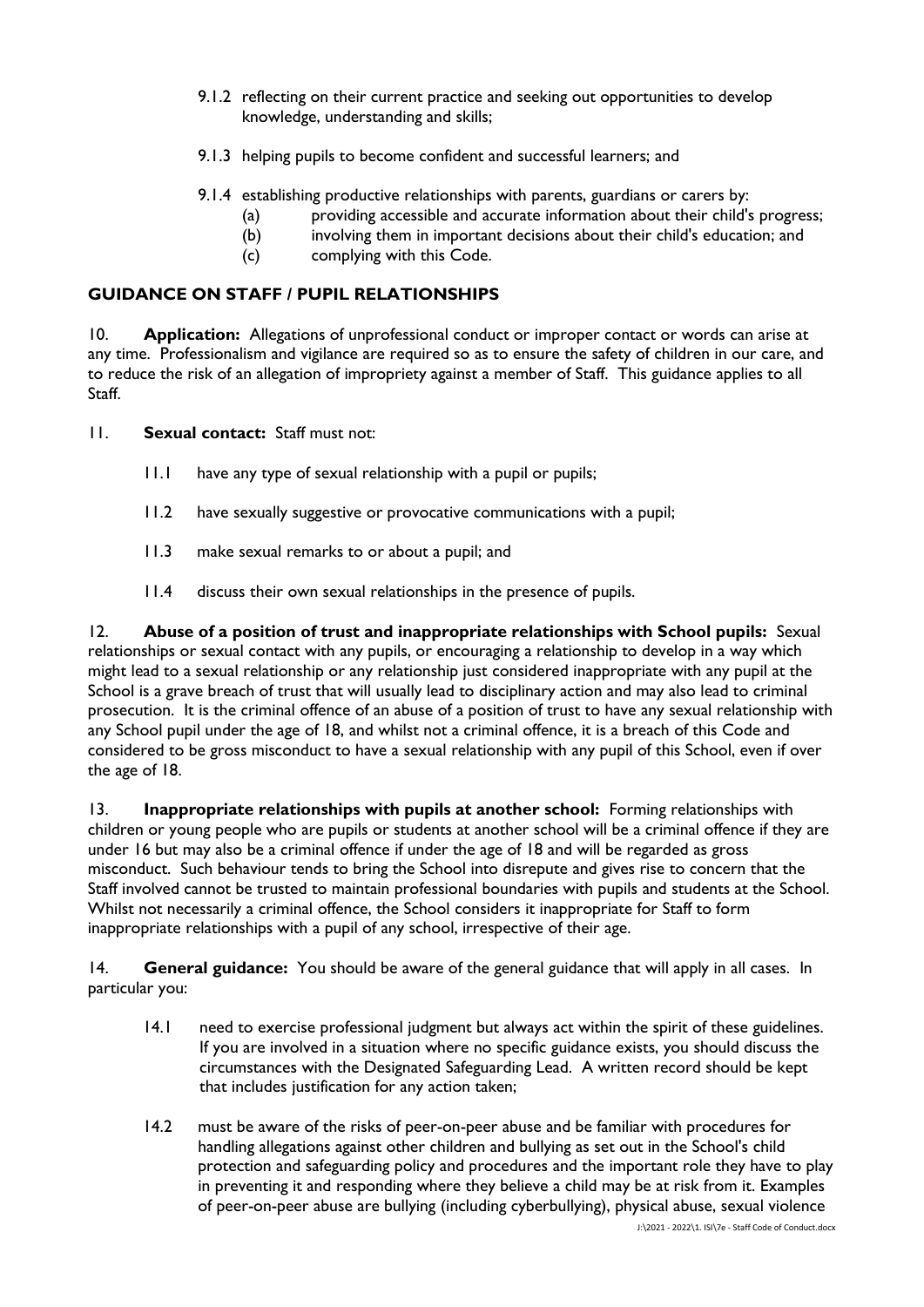and sexual harassment, upskirting, the consensual and non-consensual sharing of nudes and semi nudes images and videos (also known as sexting or youth produced sexual imagery) and initiation and hazing (which could include activities involving harassment, abuse or humiliation used as a way of initiating a person into a group and may include an online element especially around chat groups, and the sharing of abusive images and pornography);

- 14.3 must be aware of indicators that children are at risk from, or are involved with serious violent crime. These may include being male, increased absence from School or having been frequently absent or permanently excluded from School, a change in friendships or relationships with older individuals or groups, a significant decline in performance, having experienced child maltreatment, having been involved in offending such as theft or robbery, signs of self-harm or a significant change in wellbeing or signs of assault or unexplained injuries. Unexplained gifts or new possessions could also indicate that children have been approached by, or are involved with, individuals associated with criminal networks or gangs;
- 14.4 must be familiar with procedures for reporting concerns in accordance with the School's whistleblowing policy and be aware that if Staff raise concerns about working practices at the School to the Designated Safeguarding Lead or an appropriate senior member of Staff that they will be protected from detriment under the whistleblowing policy;
- 14.5 must be familiar with the local reporting guidelines and the Local Safeguarding Partners reporting threshold document in respect of any concerns relating to children;
- 14.6 must be familiar with procedures for handling allegations against Staff as set out in the School's child protection and safeguarding policy and procedures;
- 14.7 must seek guidance from the Designated Safeguarding Lead if you are in any doubt about appropriate conduct; and
- 14.8 must report any actions which could be misinterpreted, any misunderstandings, accidents or threats involving you and a pupil or a group of pupils to the Designated Safeguarding Lead.

15. **Behaviour giving particular cause for concern:** You should take particular care when dealing with a pupil who:

15.1 appears to be emotionally distressed, or generally vulnerable and / or who is seeking expressions of affection;

15.2 appears to hold a grudge against you;

15.3 acts in a sexually provocative way, or who is inclined to make exaggerated claims about themselves and others, or to fantasise, or one whose manner with adults is over-familiar; and

15.4 may have reason to make up an allegation to cover the fact that he or she has not worked hard enough for public examinations.

16. **Procedure to be followed in these cases:** Some of these behaviours may be indications that a child has been, or is currently being, abused and should therefore be reported to the Designated Safeguarding Lead under the School's child protection and safeguarding policy and procedures.

17. **Record keeping:** Comprehensive records are essential. All concerns, discussions and decisions made and the reasons for those decisions should be recorded in writing. Records should include a clear and comprehensive summary of the concern, details of how the concern was followed up and resolved, a note of any action taken, decisions reached and the outcome. Information should be kept confidential and stored securely. Any incident involving children that could give cause for concern must always be reported promptly to the Designated Safeguarding Lead in accordance with the School's child protection and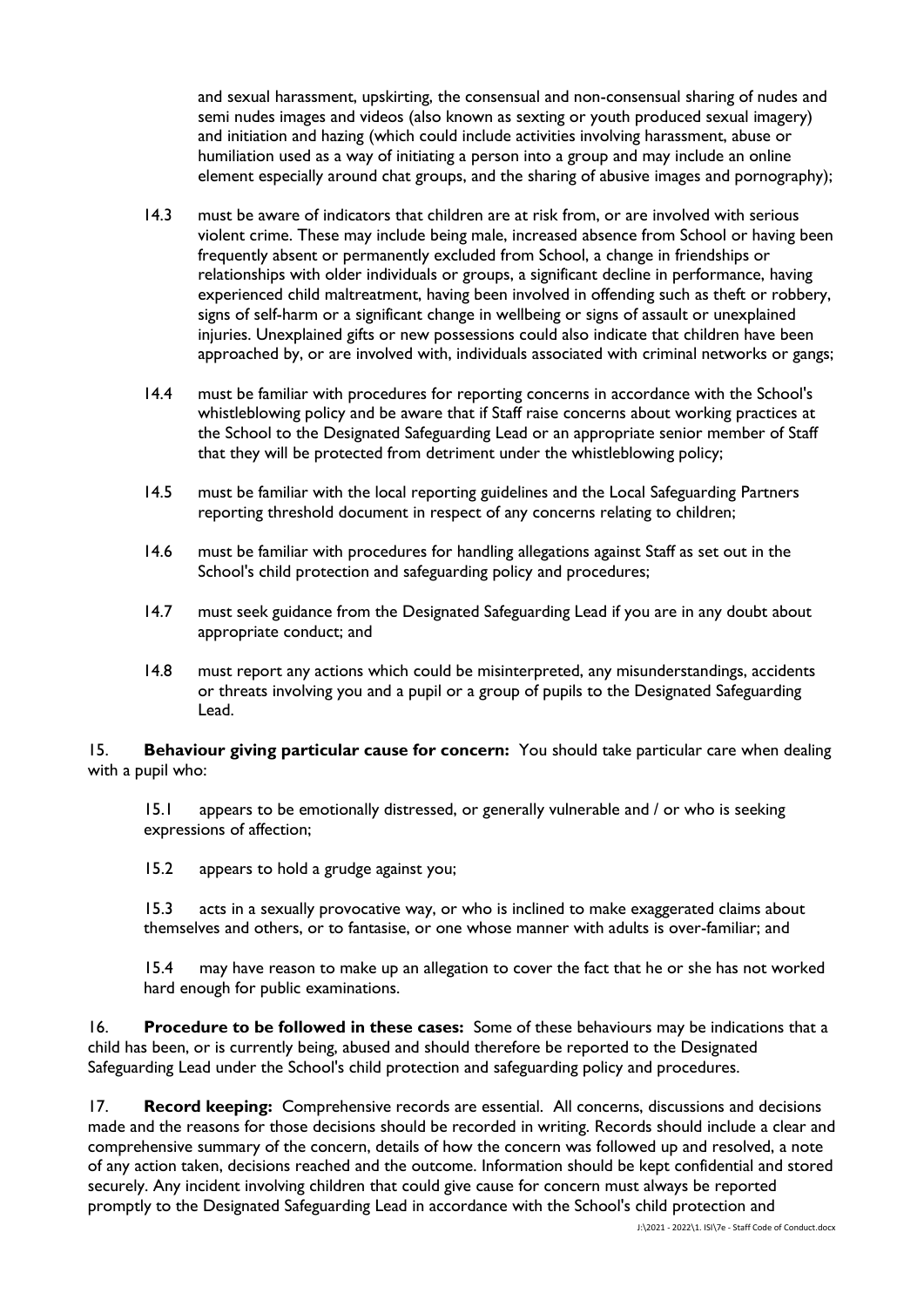safeguarding policy and procedures. If there is any doubt about recording requirements this should be discussed with the Designated Safeguarding Lead.

18. **Good order and discipline:** Staff in charge or control of pupils must maintain good order and discipline at all times when pupils are present on School premises and whenever pupils are engaged in authorised School activities, whether on School premises or elsewhere.

### **GENERAL CONDUCT**

19. **School property:** You must take proper care when using School property and you must not use School property for any unauthorised use or for private gain.

20. **Use of premises:** You must not carry out any work or activity on School premises other than pursuant to your terms and conditions of employment without the prior permission of the Head.

21. **Behaviour of others:** You should be aware that the behaviour of your partner or other family members or any member of your household may raise concerns which could affect the welfare of a member of the School community, a member of the public, or bring the School into disrepute and you should bring any such behaviour to the immediate attention of the School. Such concerns will be given careful consideration as to whether they constitute a potential risk to children at the School or its reputation.

### **MEETINGS WITH PUPILS**

22. **One-to-one meetings:** If you are teaching one pupil, or conducting a one-to-one meeting or teaching session with a pupil, you should take particular care in the following ways:

- 22.1 when working alone with a pupil is an integral part of your role, conduct and agree full risk assessments with the Deputy Head / Designated Safeguarding Lead;
- 22.2 use a room that has sufficient windows onto a corridor so the occupants can be seen, or keep the door open, or inform a colleague that the lesson / meeting is taking place;
- 22.3 arrange the meeting during normal school hours when there are plenty of other people about;
- 22.4 do not continue the meeting for any longer than is necessary to achieve its purpose;
- 22.5 avoid sitting or standing in close proximity to the pupil, except as necessary to check work;
- 22.6 avoid using "engaged" or equivalent signs on doors or windows;
- 22.7 avoid idle discussion:
- 22.8 avoid all unnecessary physical contact and apologise straight away if there is accidental physical contact;
- 22.9 avoid any conduct that could be taken as a sexual advance;
- 22.10 report any incident that causes you concern to the Designated Safeguarding Lead under the School's child protection and safeguarding policy and procedures, and make a written record (signed and dated); and
- 22.11 report any situation where a pupil becomes distressed or angry to the Designated Safeguarding Lead.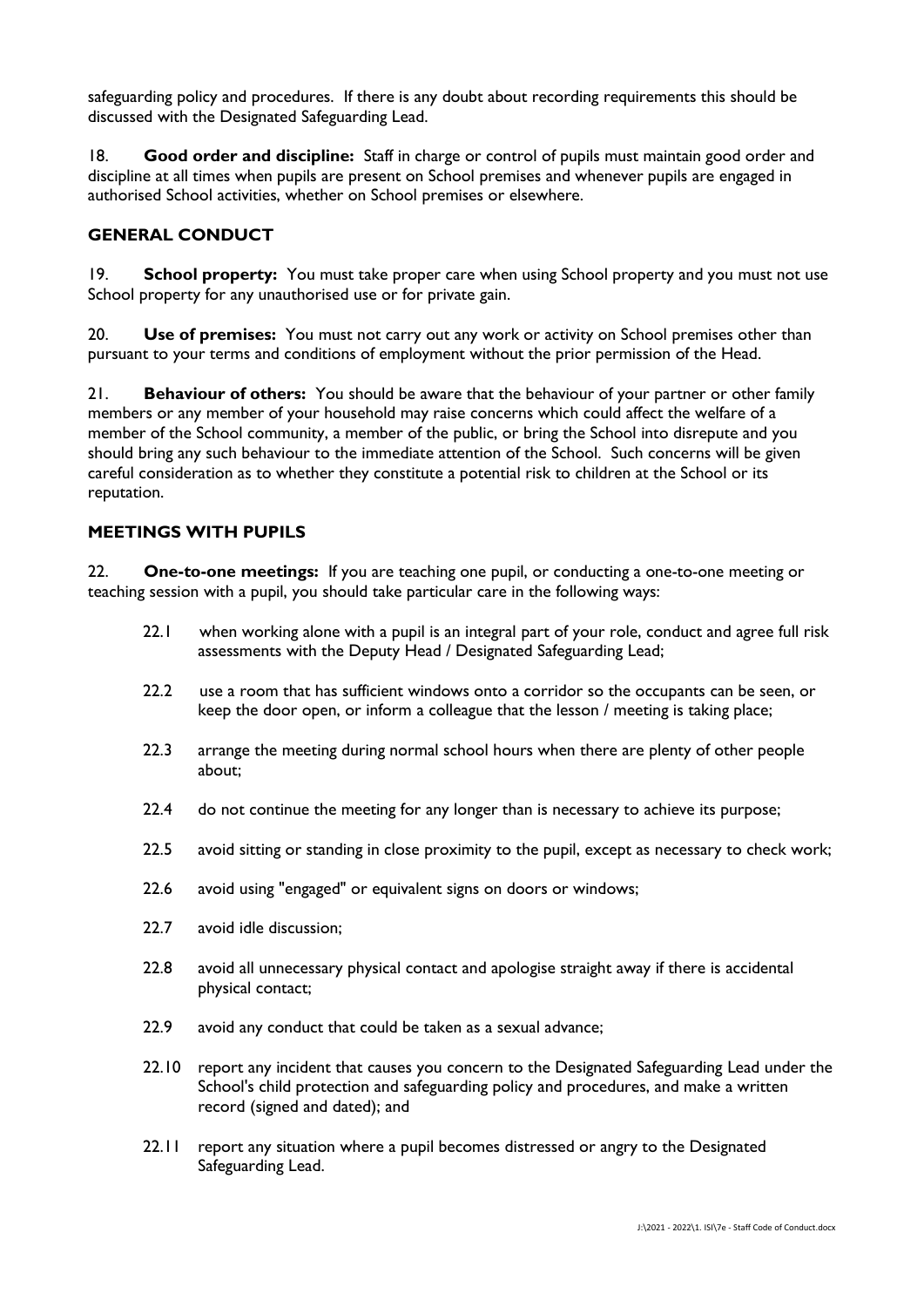23. **Pre-arranged meetings:** Pre-arranged meetings with pupils outside School should not be permitted unless approval is obtained from their parents, guardians or carers and the Deputy Head / Designated Safeguarding Lead. If you are holding such a meeting, you should inform colleagues before the meeting.

24. **Home visits:** In some circumstances home visits are necessary. You should:

- 24.1 discuss the purpose of any visit with the Deputy Head / Designated Safeguarding Lead and adhere to any agreed work plan / contract;
- 24.2 follow the risk management strategy and ensure appropriate risk assessments are in place. Where there is insufficient information to complete a risk assessment, ensure that you are accompanied by a colleague;
- 24.3 not visit unannounced if this can be avoided;
- 24.4 leave the door open where you will be alone with pupils;
- 24.5 keep records detailing times of arrival and departure, and work undertaken;
- 24.6 ensure that any behaviour or situation that gives rise to a concern is reported and actioned;
- 24.7 discuss with the Designated Safeguarding Lead anything that gives cause for concern in accordance with the School's child protection and safeguarding policy and procedures; and
- 24.8 have a mobile telephone and an emergency contact.
- 25. **The use of personal living space:** Pupils should not be in or invited into the personal living space of any member of Staff, unless agreed with the parents, guardians or carers and the Deputy Head / Designated Safeguarding Lead. It is accepted that children of Staff (whether in School accommodation or not) may at times invite their friends to their homes. In these instances, Staff are reminded to comply with this Code of Conduct, must ensure that the Deputy Head / Designated Safeguarding Lead is informed in advance and that any overnight visit is subject to a written risk assessment.

26. **Chores**: Pupils should not be asked to assist with chores or tasks in the personal living space. Personal living spaces should not be used as an additional resource for the School. This also applies to on site Staff accommodation.

### **LANGUAGE AND APPEARANCE**

- 27. **Language:** You should use appropriate language at all times. You should:
	- 27.1 avoid words or expressions that have any unnecessary sexual content or innuendo; avoid displays of affection either personally or in writing (e.g. messages in birthday cards, text messages, emails etc);
	- 7.2 avoid any form of aggressive or threatening words;
	- 27.3 avoid any words or actions that are over-familiar;
	- 27.4 not swear, blaspheme or use any sort of offensive language in front of pupils;
	- 27.5 avoid the use of sarcasm, discriminatory or derogatory words when punishing or disciplining pupils and avoid making unprofessional personal comments about anyone. Any sanctions should be in accordance with the School's behaviour and discipline policies; and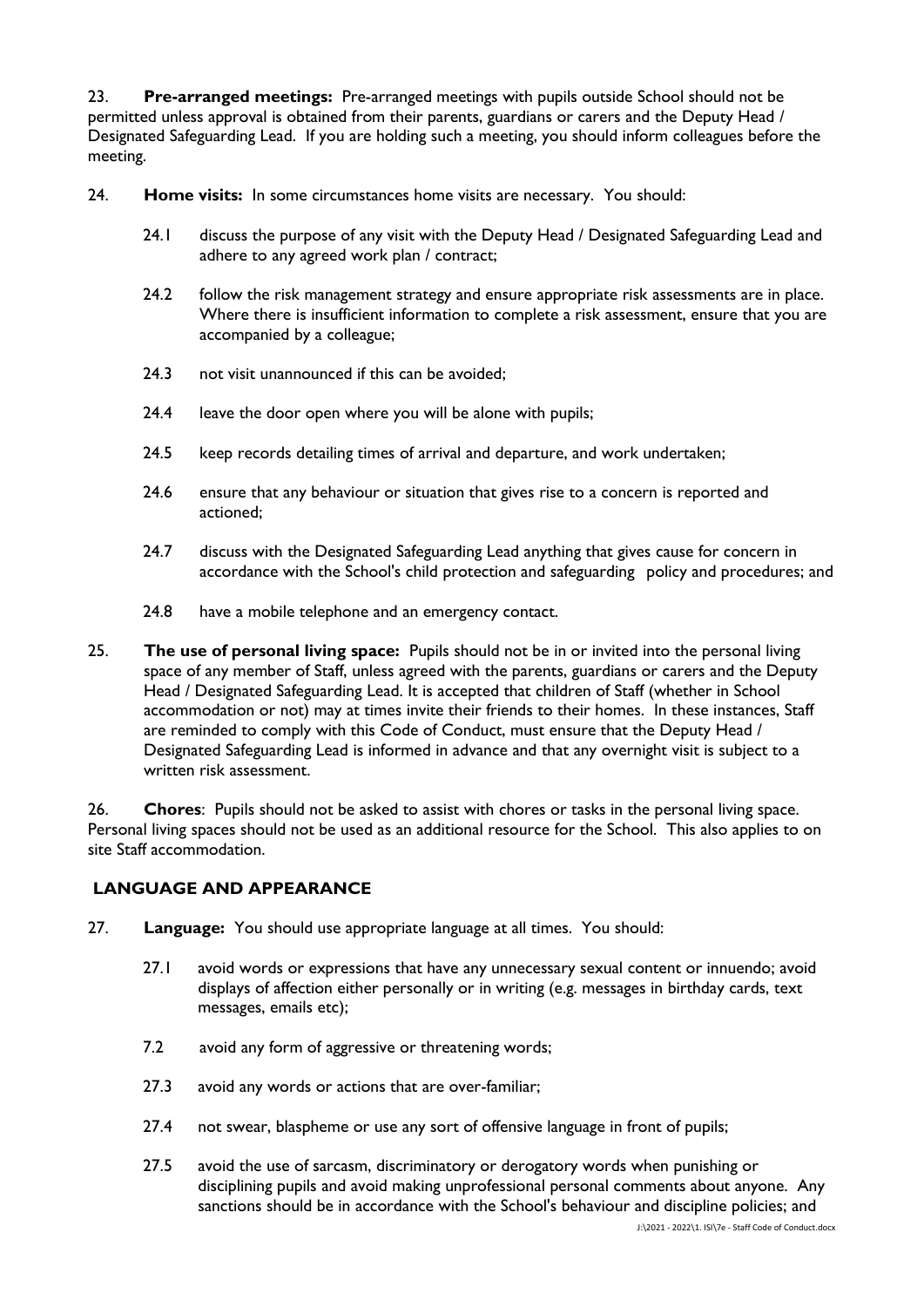27.6 be aware that some parts of the curriculum may raise sexually explicit subject matters. Care should be taken in subjects where rules / boundaries are relaxed (e.g. drama or art). Staff should have clear lesson plans and should take care to avoid overstepping personal and professional boundaries.

28. **Dress:** You should dress appropriately and in a professional manner. Dress must not be offensive, distracting, revealing, or sexually provocative, embarrassing or discriminatory. Political or other contentious slogans or badges are not allowed. Please refer to the Dress and Appearance Policy.

# **THE USE OF FORCE OR PHYSICAL RESTRAINT**

29. **Physical restraint:** All forms of corporal punishment are unlawful and the use of unwarranted physical force is likely to constitute a criminal offence. The use of physical intervention should be avoided if possible. There are circumstances when it is appropriate for Staff to use force to safeguard children. This is enshrined in law and applies to any member of Staff at the School. It can also apply to people whom the Head has temporarily put in charge of pupils such as unpaid volunteers or parents accompanying students on a school organised visit.

30. **Application of code of restraint:** It only applies where no other form of control is available and where it is necessary to intervene. The use of force or physical contact may be reasonable and proportionate in the circumstances to prevent a pupil from doing, or continuing to do any of the following:

- 30.1 committing a criminal offence;
- 30.2 injuring themselves or others;
- 30.3 causing damage to property, including their own; or
- 30.4 engaging in any behaviour prejudicial to good order and discipline at the School or among any of its pupils, whether that behaviour occurs in a classroom or elsewhere.

31. **Before intervening:** Before intervening physically you should, wherever practicable, tell the pupil to stop and what will happen if he or she does not. You should continue attempting to communicate with the pupil throughout the incident and should make it clear that physical contact or restraint will stop as soon as it ceases to be necessary. You should always avoid touching or holding a pupil in a way that might be considered indecent. You should also avoid any form of aggressive contact such as holding, pushing, pulling or hitting which could amount to a criminal assault, nor act in a way that might reasonably be expected to cause injury.

32. **Inform senior staff:** You should inform the Deputy Head / Head immediately following an incident where force has been used. This is to help prevent any misunderstanding or misrepresentation of the incident, and it will be helpful in the event of a complaint. You should provide a written report as soon as possible afterwards. This should include written and signed accounts of those involved, including the pupil. The parents, guardians or carers of the pupil should be informed about serious incidents involving the use of force. In the EYFS setting, the parents, guardians or carers will be informed about any use of force on the same day or as soon as reasonably practicable. The Deputy Head / Head will advise as to when parents should be contacted.

33. **Action taken in self-defence or in an emergency:** The law allows anyone to defend themselves against an attack provided they do not use more force than is necessary. Similarly, where a pupil is at risk of immediate injury or on the point of inflicting injury on someone else, any member of Staff (whether authorised or not) would be entitled to intervene.

34. **Using reasonable force:** There is no legal definition of "reasonable force". It will always depend on the circumstances. The term 'reasonable force' covers the broad range of actions used by staff that involves a degree of physical contact to control or restrain children. This can range from guiding a child to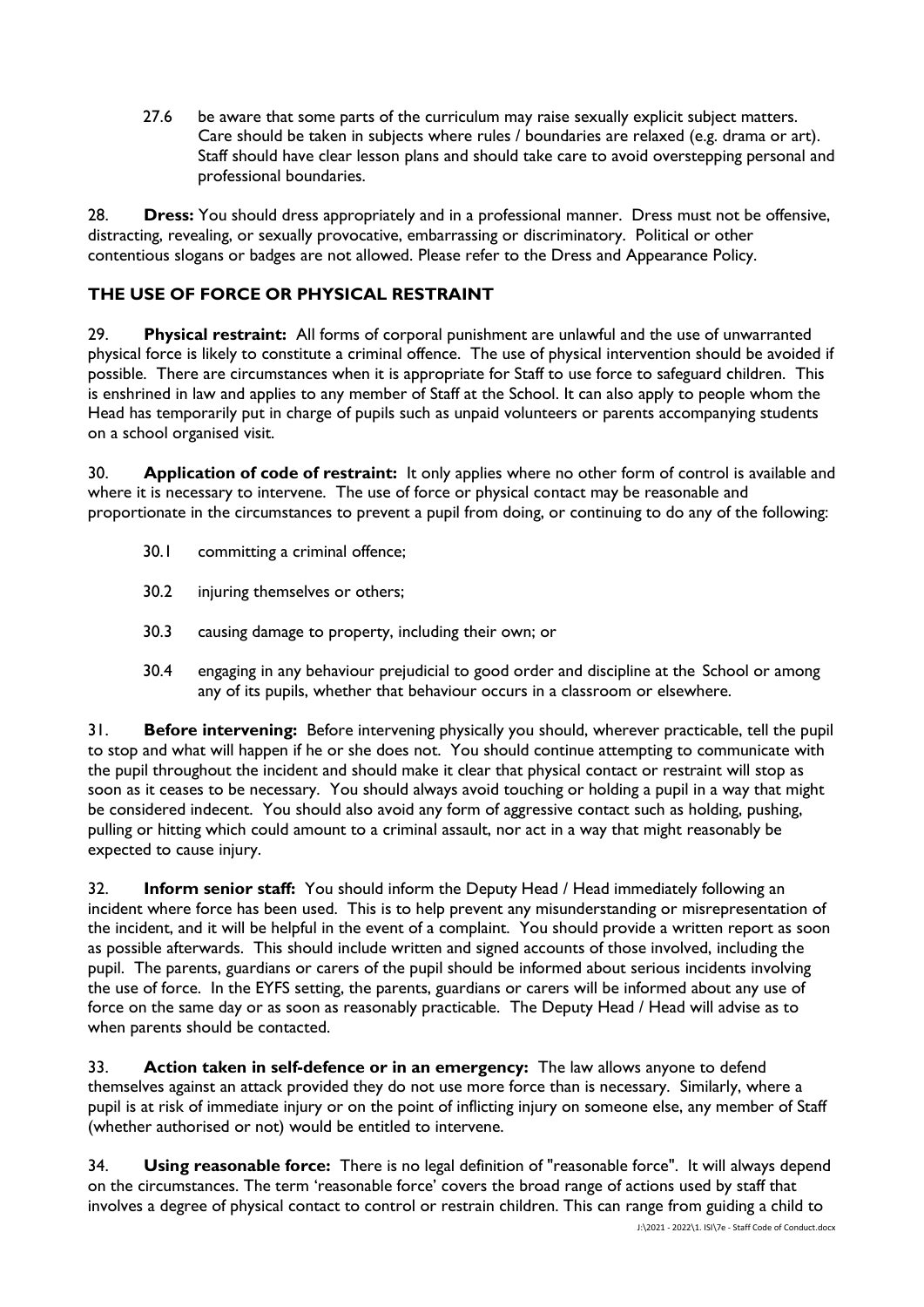safety by the arm, to more extreme circumstances such as breaking up a fight or where a young person needs to be restrained to prevent violence or injury. 'Reasonable' in these circumstances means 'using no more force than is needed'. The use of force may involve either passive physical contact, such as standing between pupils or blocking a pupil's path, or active physical contact such as leading a pupil by the arm out of the classroom. Note that:

- 34.1 any use of force should be proportionate to the behaviour of the pupil involved and the seriousness of the harm prevented;
- 34.2 you should recognise the additional vulnerability of children with SEN, disabilities and certain medical conditions before using reasonable force;
- 34.3 physical force could not be justified to prevent a pupil from committing a trivial misdemeanour;
- 34.4 any force should always be the minimum needed to achieve the desired result; and
- 34.5 whether it is reasonable to use force and the degree of force that could be reasonably employed might also depend on the age, understanding and sex of the pupil.

See also the School's behaviour and discipline policy.

## **PHYSICAL CONTACT IN OTHER CIRCUMSTANCES**

35. **When physical contact may be appropriate:** Physical contact with a pupil may be necessary and beneficial in order to demonstrate a required action, or a correct technique in, for example, singing and other music lessons or during PE, sports and games. Any physical contact should be in response to the pupil's needs, of limited duration and appropriate to the pupil's age, stage of development, gender, ethnicity and background. Physical contact can be easily misinterpreted and should be limited. Staff should use professional judgement.

36. **Guidance on using physical contact:** You should observe the following guidelines (where applicable):

- 36.1 explain the intended action to the pupil;
- 36.2 do not proceed with the action if the pupil appears to be apprehensive or reluctant, or if you have other concerns about the pupil's likely reaction;
- 36.3 ensure the physical contact continues for as short a time as possible;
- 36.4 ensure that the door is open and if you are in any doubt, ask a colleague or another pupil to be present during the demonstration; and
- 36.5 consider alternatives if it appears likely that the pupil might misinterpret the contact.

37. **Report concerns:** If you are at all concerned about any instance of physical contact, inform the Deputy Head / Head without delay, and make a written record in the incident book and on the pupil's file if necessary.

38. **Offering comfort to distressed pupils:** Touching may be appropriate where a pupil is in distress and needs comforting. You should use your own professional judgement when you feel a pupil needs this kind of support and should be aware of any special circumstances relating to the pupil. For example, a child who has been abused may find physical contact particularly difficult. You should always notify the Deputy Head / Head when comfort has been offered, record the action and should seek guidance if unsure whether it would be appropriate in a particular case.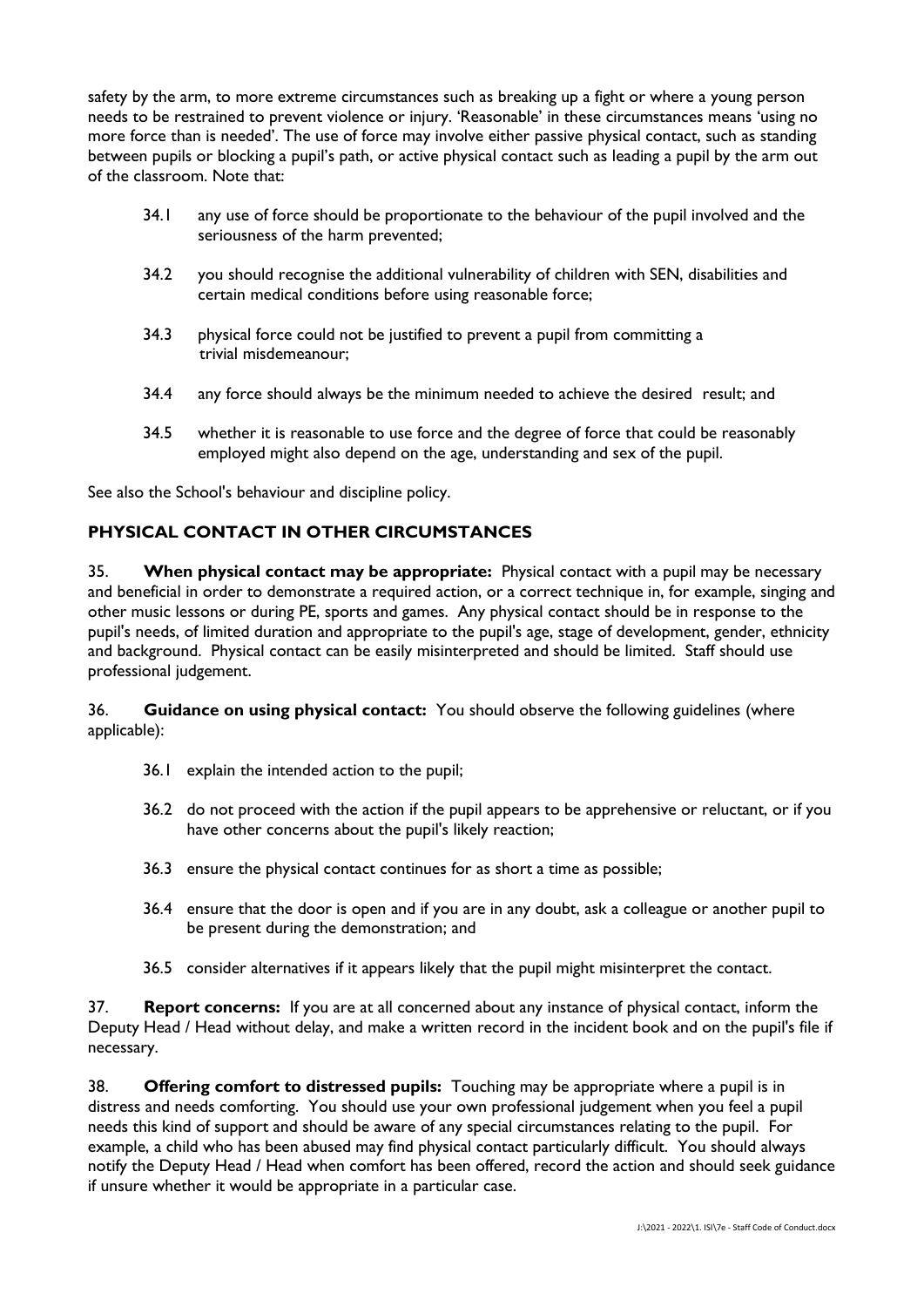39. **Administering first aid:** When administering first aid you should explain to the child what is happening and ensure that another adult is present or is aware of the action being taken. The treatment must meet the School's health and safety at work rules and intimate care guidelines, and parents, guardians or carers should be informed. Staff should:

- 39.1 adhere to the School's policies on first aid and administering medication;
- 39.2 comply with the necessary reporting requirements;
- 39.3 make other adults aware of the task that is being undertaken;
- 39.4 explain what is happening;
- 39.5 report and record the administration of first aid;
- 39.6 have regard to any health plans; and
- 39.7 ensure that an appropriate health / risk assessment is undertaken prior to undertaking certain activities.

40. **Pupils' entitlement to privacy:** Children are entitled to privacy when changing or showering. However there still must be an appropriate level of supervision to ensure safety. You should:

- 40.1 avoid physical contact or visually intrusive behaviour when children are undressed;
- 40.2 announce yourself when entering changing rooms and avoid remaining unless required;
- 40.3 not shower or change in the same place as children; and
- 40.4 not assist with any personal care task which a pupil can undertake themselves.

41. **Intimate care:** Sometimes intimate care is required, for example when assisting with toileting or removing wet clothes. You should:

- 41.1 advise other Staff of the task being undertaken and consult where there is any change from the agreed procedure. A record should be kept of the justification for any variations and this information should be shared with parents, guardians or carers;
- 41.2 explain to the child what is happening;
- 41.3 comply with applicable professional codes of practice, as appropriate; and
- 41.4 comply with regularly reviewed, formally agreed plans, as appropriate.

42. **Where a child has been abused:** Where a child has previously been abused, Staff should be informed on a 'need to know' basis, and should be extra cautious when considering the necessity of physical contact. Some children may seek inappropriate physical contact. Staff should sensitively deter the pupil and help them understand the importance of personal boundaries. Such incidents should be reported and discussed with the Designated Safeguarding Lead and where appropriate parents, guardians or carers.

43. **Children with special educational needs or disabilities:** Some children may need more physical contact to assist their everyday learning, which should be agreed and understood by all concerned, justified, openly applied and open to scrutiny. The Designated Safeguarding Lead and SENCO will establish whether any reasonable adjustments are required for such pupils.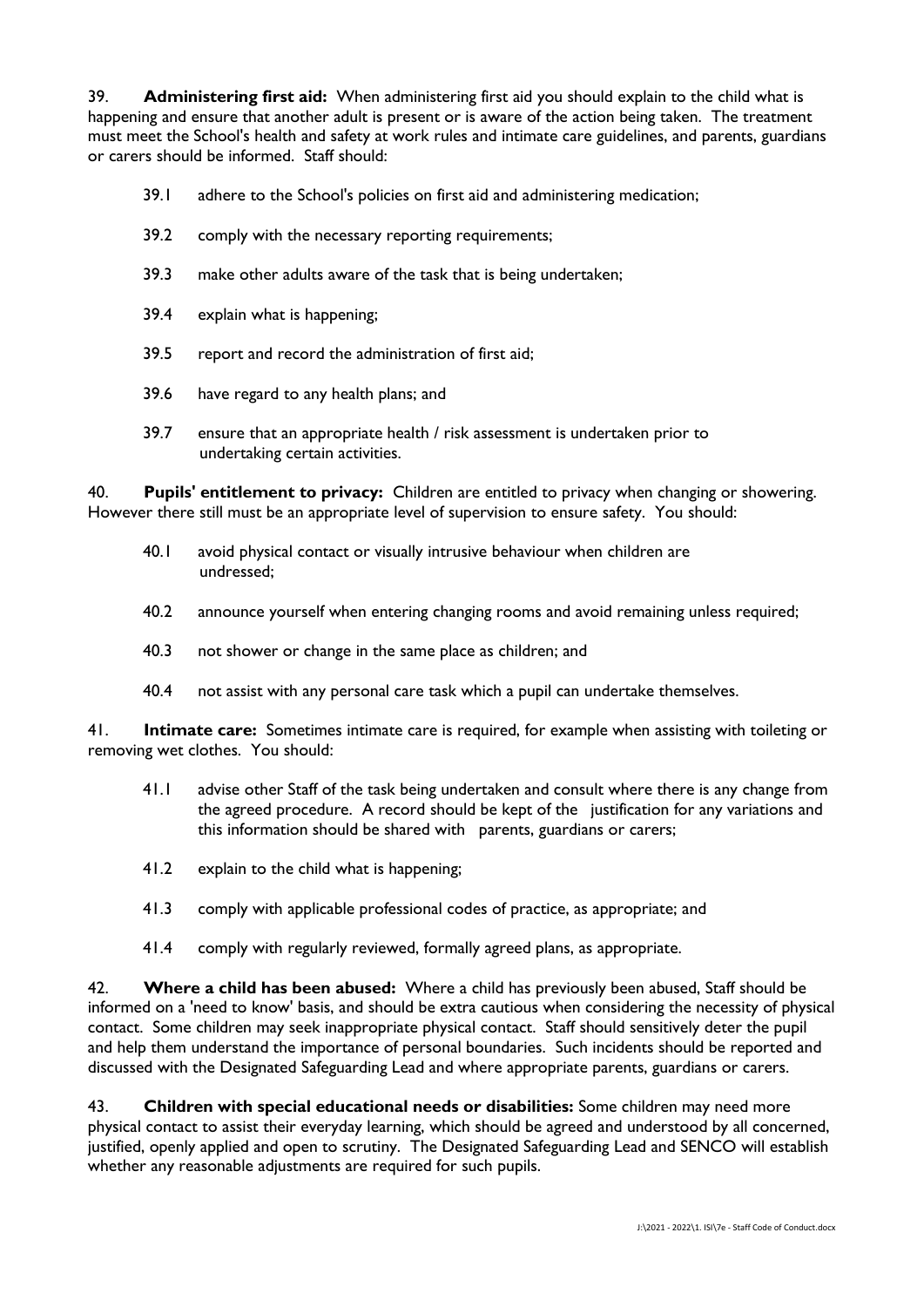### **CODE OF CONDUCT FOR CONTACT OUTSIDE SCHOOL**

44. **Contact outside school:** You should avoid unnecessary contact with pupils outside school. You should:

- 44.1 not give pupils your home address, home telephone number, mobile telephone number or email address;
- 44.2 not send personal communications (such as birthday cards or faith cards, text messages etc) to children unless agreed with the Deputy Head / Head;
- 44.3 not make arrangements to meet pupils, individually or in groups, outside school other than on school trips authorised by the Deputy Head / Head;
- 44.4 avoid contacting pupils at home unless this is strictly necessary, and you should keep a record of any such occasion;
- 44.5 not give a pupil a lift in your own vehicle other than on School business and with permission from the Deputy Head / Head;
- 44.6 avoid inviting pupils (groups or individuals) to your home unless there is a good reason. This prohibition also applies if you have on site accommodation (please refer to 46 below);
- 44.7 report and record any situation which may place a child at risk or which may compromise the School's or your professional standing;
- 44.8 ensure that pupils do not see anything in your home that may cause embarrassment or that might become the subject of inappropriate gossip or rumour; and
- 44.9 never engage in secretive social contact with pupils or their parents, guardians or carers.

45. **Social contact:** You should be aware that where you meet children or parents, guardians or carers socially, such contact could be misinterpreted as inappropriate, an abuse of a position of trust or as grooming. Any social contact that could give rise to concern should be reported to the Deputy Head / Head.

46. **Friendships with parents, guardians or carers and pupils:** Members of Staff who live on-site or off-site who are friends with parents, guardians or carers of pupils or who, for example, are voluntary workers in youth organisations attended by pupils, will of course have contact with those pupils outside school. However, members of Staff should still respect the above advice wherever possible.

47. **Scope of application of code on contact outside school:** The same guidelines should be applied to after school clubs, school trips, and especially trips that involve an overnight stay away from the School. There are separate, more detailed guidelines for school trips in the educational visits policy. The principles of this guidance also apply to contact with children or young people who are pupils at another school.

48. **Transporting pupils:** There may be some situations when Staff are required to transport pupils. You should:

- 48.1 ensure that you are fit to drive and free from any substances that may impair your judgement or ability to drive;
- 48.2 be aware that until the pupil is passed over to a parent / carer, you have responsibility for that pupil's health and safety;
- 48.3 report the details of the journey to Deputy Head / Head;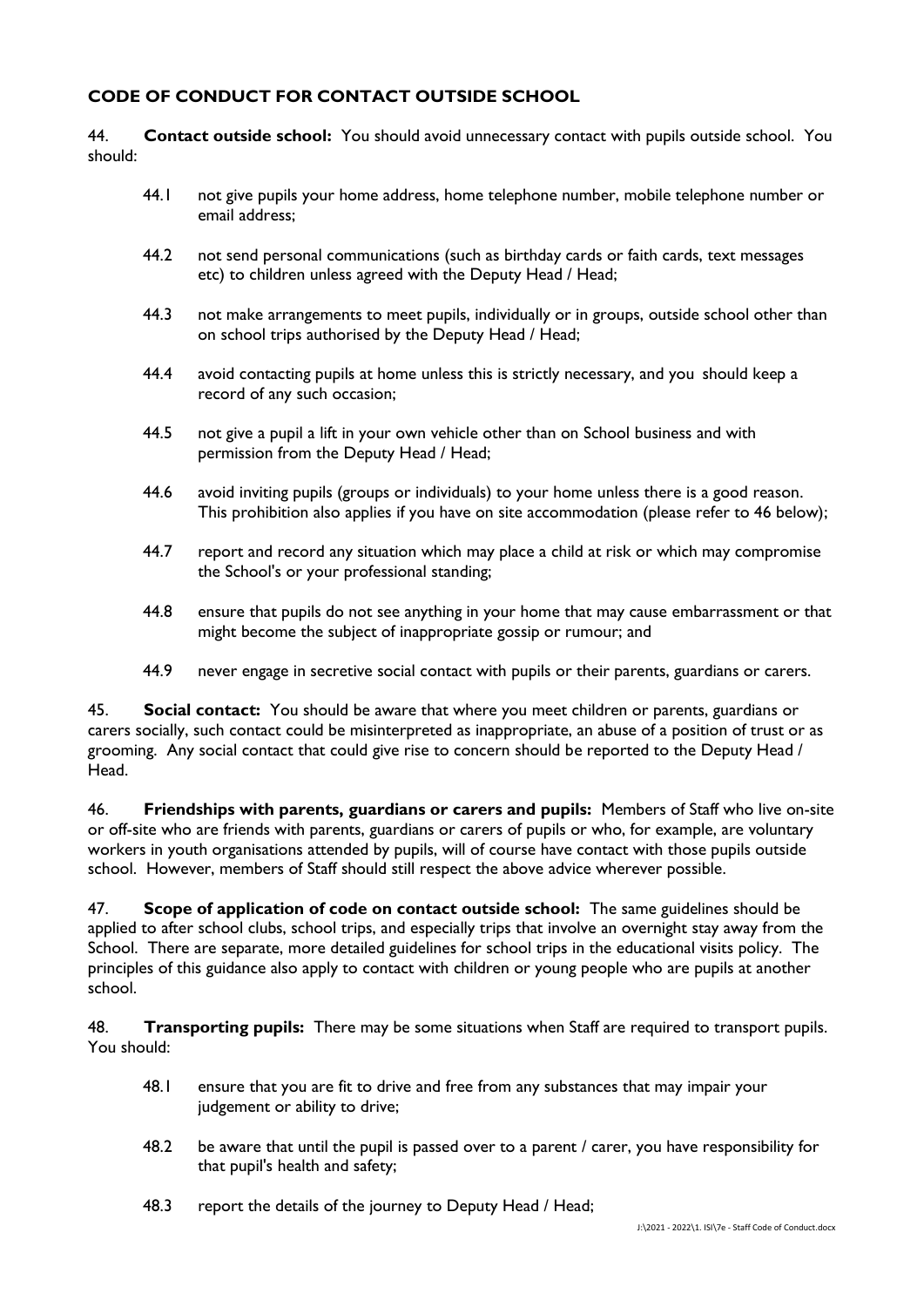- 48.4 record, be able to justify impromptu or emergency lifts and notify the Deputy Head / Head;
- 48.5 ensure that there are proper arrangements in place to ensure vehicle, passenger and driver safety, including appropriate insurance, seat belts, adherence to maximum capacity guidelines etc; and
- 48.6 wherever practicable, you should avoid using private vehicles and should try and have one adult additional to the driver to act as an escort.
- 49. **Educational visits:** When taking part in educational visits, you should:
	- 49.1 follow the School's educational visits policy;
	- 49.2 be accompanied by another adult unless otherwise agreed with the Deputy Head / Head;
	- 49.3 undertake a risk assessment; and
	- 49.4 obtain parental consent.

50. **Overnight supervision:** Where overnight supervision is required to preserve the integrity of the examination process:

- 50.1 you should ensure that a risk assessment has been undertaken and that all members of the household have had the appropriate checks;
- 50.2 arrangements should be made with and agreed by parents, guardians or carers and the pupil;
- 50.3 one to one supervision should be avoided where possible;
- 50.4 choice, flexibility and contact with "the outside world" should be incorporated, so far as it is consistent with appropriate supervision and the School's guidelines;
- 50.5 whenever possible, independent oversight of the arrangements should be made; and
- 50.6 any misinterpretation, misunderstanding or complaint should be reported.

### **COMMUNICATION WITH PUPILS (INCLUDING THE USE OF TECHNOLOGY)**

51. **Communicating with children and parents, guardians or carers:** All communication with children or parents, guardians or carers should conform to School policy and be limited to professional matters. Except in an emergency communication should only be made using School property.

52. **Application:** These rules apply to any form of communication including new technologies (including 3G / 4G technologies) such as mobile telephones, web-cameras, social networking websites and blogs. You should also ensure you comply with the more detailed IT acceptable use policy, and social media policy.

53. **Dealing with "crushes":** Crushes, fixations or infatuations are part of normal adolescent development. However they need sensitive handling to avoid allegations of exploitation. Such crushes carry a high risk of words, actions and expressions being misinterpreted, therefore, the highest levels of professionalism are required. If you suspect that a pupil has a crush on you or on another colleague you should bring it to the attention of the Designated Safeguarding Lead at the earliest opportunity. Suggestions that a pupil may have developed a crush should be recorded. Staff should avoid being alone with pupils who have developed a crush on them and if the pupil sends personal communications to the member of Staff, this should be reported to the Deputy Head and recorded.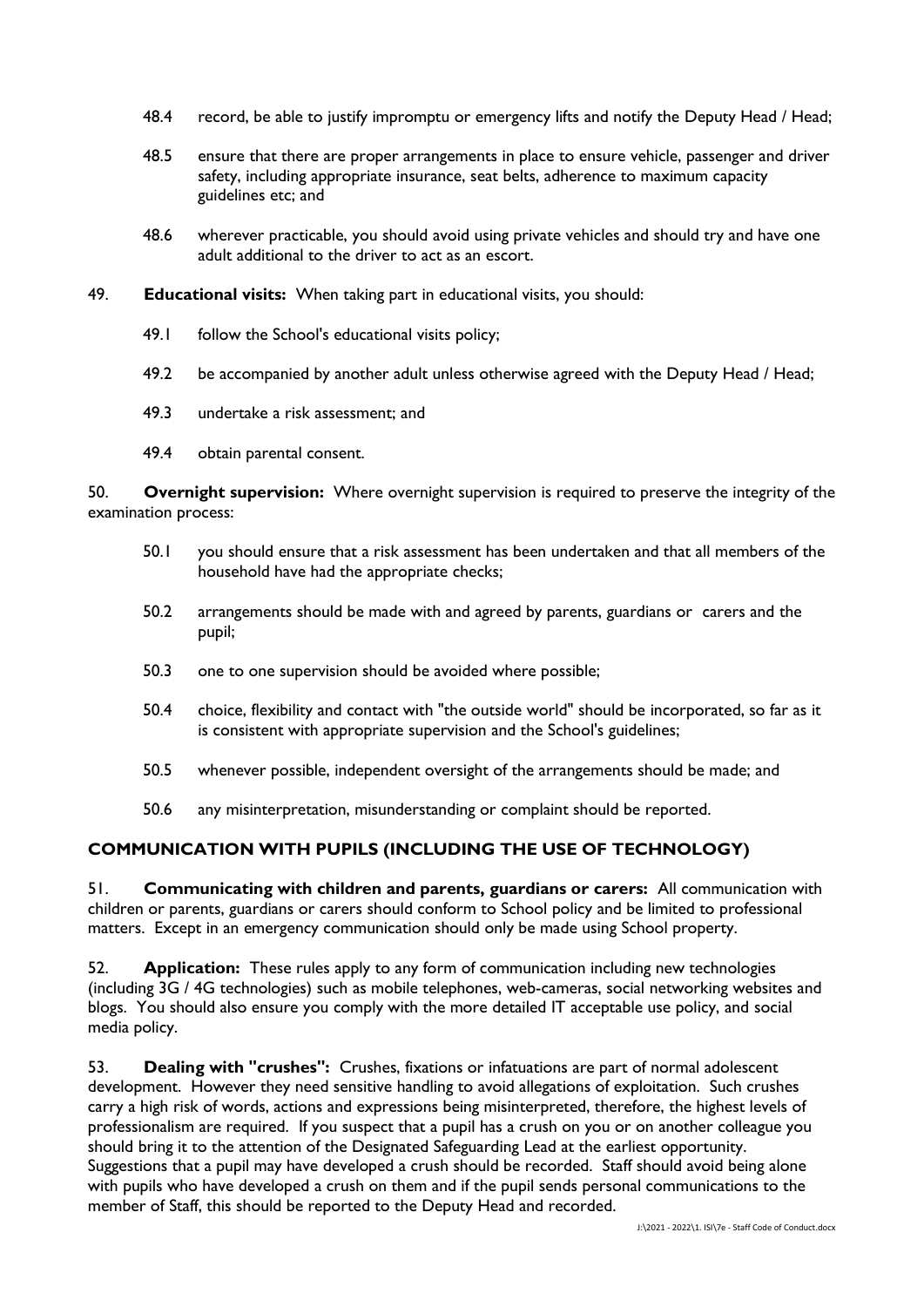54. **Acceptable use:** Adults must establish safe and responsible online behaviours and must comply with the IT acceptable use policy, social media policy and the mobile telephone protocol. Adults should report to senior colleagues, any new and emerging technologies which may have a bearing on School practices and on the review of the IT/IPad acceptable use policy. Local and national guidelines on acceptable user policies should be followed. Staff should also:

- 54.1 ensure that your own personal social networking sites are set as private and ensure that pupils are not approved contacts;
- 54.2 ensure that you do not use any website or application, whether on a School or personal device, which publicly identifies your location while on School premises or otherwise in the course of your employment;
- 54.3 never use or access social networking sites of pupils and do not use internet or web-based communication channels to send personal messages to pupils;
- 54.4 never use your own equipment (e.g. mobile telephones) to communicate with pupils use equipment provided by the School and ensure that parents, guardians or carers have given permission;
- 54.5 only make contact with pupils for professional reasons; and
- 54.6 recognise that text messaging should only be used as part of an agreed protocol and only when other forms of communication are not possible.

55. **Personal details:** Adults should not give their personal contact details to pupils, including email addresses, home or mobile telephone numbers, unless the need to do so is agreed with the Deputy Head and parents, guardians or carers.

56. **Personal mobile telephones and electronic devices**: It is understood that staff may need to check text messages and / or personal emails in the case of an emergency or during break times. Personal use must not interfere with your work commitments (or those of others). It is a privilege and not a right. Staff shall set an example and shall never use their own mobile telephones or other electronic devices whilst they are on duty (whether in a classroom or otherwise) and any such mobile devices should be switched off except in the case of an emergency and be kept out of sight of parents or pupils.

57. **Communicating outside the agreed protocols:** Email or text communications between an adult and any pupil outside agreed protocols may lead to a report to external agencies in accordance with the School's child protection and safeguarding policy and procedures, disciplinary action and / or criminal investigations. This also includes communications through internet based websites.

# **CODE OF CONDUCT FOR PHOTOGRAPHS AND VIDEOS**

58. **Permission required:** Consent must be sought from parents, guardians, carers or from the pupils themselves if sufficiently mature (most pupils are seen as being sufficiently mature from the age of 12 years) before taking photographs, or video camera footage of any pupils in class, at any School events, on a trip, or for School Marketing use. You must not take images of pupils using personal devices such as mobile phones or tablets.

59. **Consent:** Subject to paragraph [0](#page-14-0) below, appropriate consents for taking and displaying photographs should be obtained from parents, guardians, carers or from the pupils themselves if sufficiently mature (most pupils are seen as being sufficiently mature from the age of 12 years). Consent must be freely given so it must be a genuine choice. Unless you have been told otherwise, the Registrar is responsible for obtaining the appropriate consent.

60. Where the use of a photograph or video is less privacy intrusive (e.g. used in an internal school display) it is sufficient for parents and pupils to have been informed about this in the School's privacy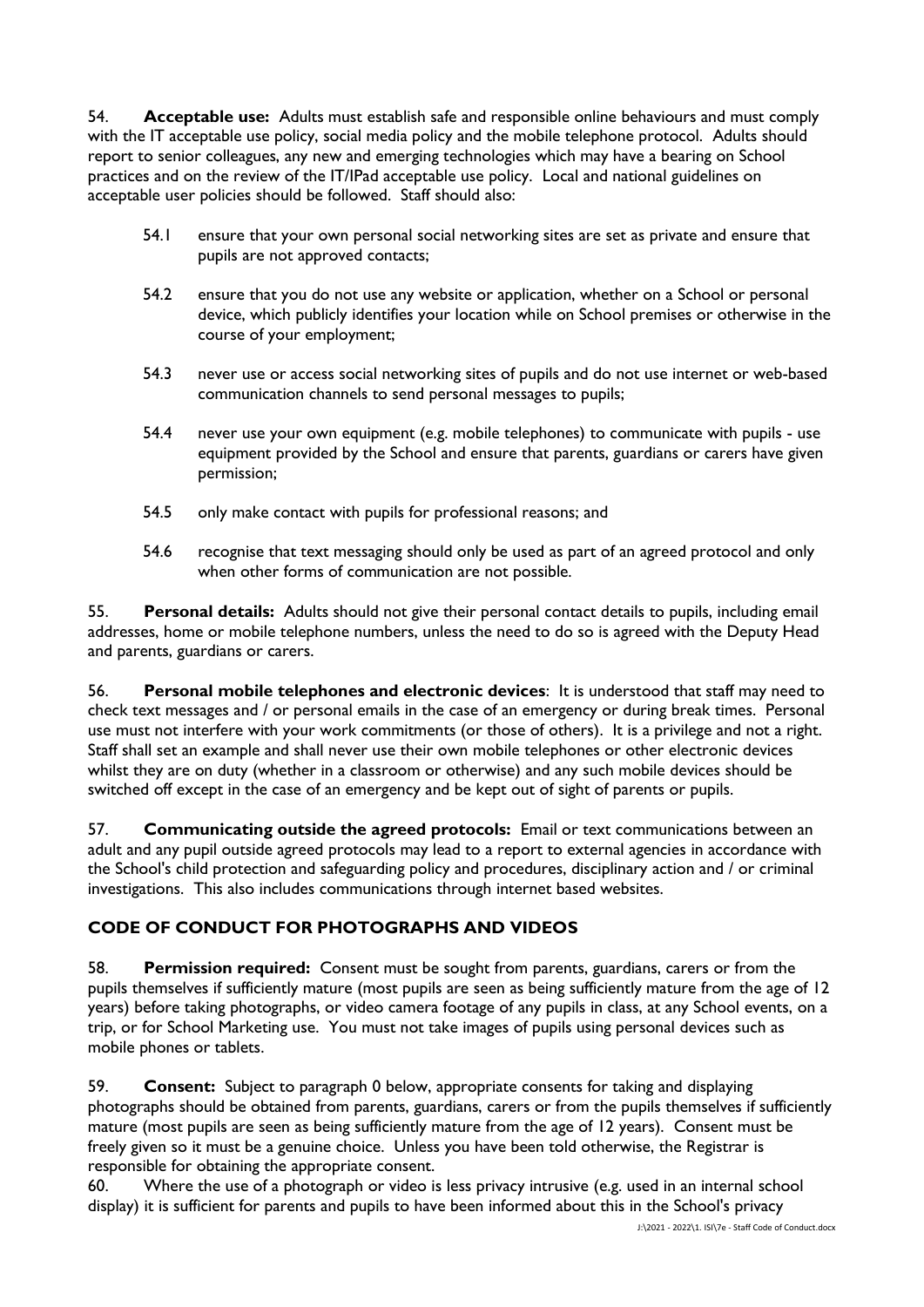notices, in which case consent is not required. Please speak to the Marketing Coordinator / Head / Designated Safeguarding Lead if you require guidance on whether consent should be obtained.

61. Some pupils cannot be featured in photographs or videos under any circumstances (for example, because of safeguarding concerns). Please refer to the Google Staff Drive and information displayed in the Staff Room.

<span id="page-14-0"></span>62. **Guidance where permission obtained:** Where permission and consent (if appropriate) has been obtained, the following should be considered:

- 62.1 the purpose of the activity should be clear as should what will happen to the photographs or videos. You must be able to justify images in your possession;
- 62.2 all images should be made available in order to determine acceptability;
- 62.3 images should not be made during one-to-one situations;
- 62.4 ensure that the pupil is appropriately dressed;
- 62.5 ensure that the pupil understands why the images are being taken and has agreed to the activity;
- 62.6 only use equipment provided or authorised by the School;
- 62.7 if a photograph or video is to be displayed in a place to which the public have access (e.g. on the School's website) it should not display the pupil's full name unless specific consent has been obtained. If the use of a photograph or video is more privacy intrusive consent may need to be obtained even if the pupil's name is not used (e.g. using an unnamed photograph of a pupil in an advertisement). Consent should be obtained from the pupil and / or their parents as appropriate. Please see paragraph [0](#page-14-1) below for further guidance on consent;
- 62.8 all images of children should be stored securely and only accessed by those authorised to do so; and
- 62.9 images must not be taken secretively.

<span id="page-14-1"></span>63. **Consent**: Children are usually considered mature enough to exercise their own data protection rights when they are aged 12 years or older. Whether consent should be obtained from the parents, the pupil or both will depend on the age of the pupil. The School's policy is that when consent is required it should be obtained as follows:

- 63.1 where the pupil is in Year 7 or below, consent should be sought from a parent, guardian or carer;
- 63.2 where the pupil is in Year 8, 9, 10 or 11 then consent should be sought from both the pupil and their parent, guardian or carer;

64. **Personal social media**: You must not publish anything which could identify pupils, parents or guardians on any personal social media account, personal webpage or similar platform without the prior consent of the Head in writing. This includes photos, videos, or other materials such as pupil work.

65. **Appropriate material:** The School recognises that many children have unlimited and unrestricted access to the internet via 3G and 4G. You must ensure children are not exposed to inappropriate or indecent images. Viewing, retrieving or downloading of pornographic, terrorist or extremist material, or any other material which the School believes is unsuitable is strictly prohibited and constitutes gross misconduct. This includes at any time when on School premises or otherwise in the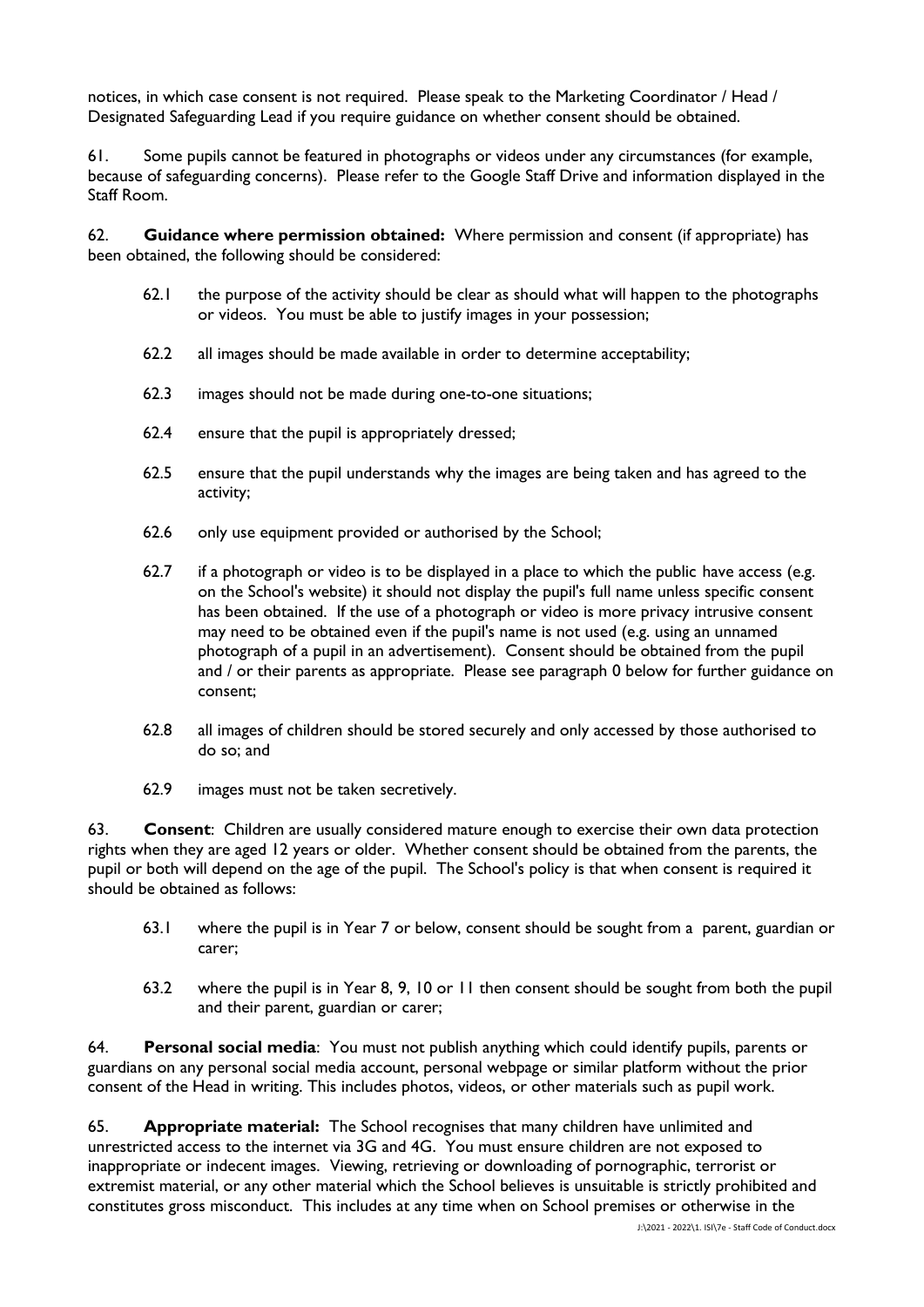course of your employment, including using the School's ICT network, or via 3G or 4G, whether or not on a School or personal device. You should not allow unauthorised access to School equipment and should keep your computer passwords safe. If you discover material that is potentially illegal or inappropriate, you must isolate the equipment and contact the Designated Safeguarding Lead in accordance with the School's child protection and safeguarding policy and procedures immediately. Pupils must not be exposed to unsuitable material on the internet and Staff should ensure that any film or material shown is age appropriate.

66. **Youth produced imagery:** Where safeguarding incidents involve youth produced sexual imagery, staff must not intentionally view or forward sexual imagery reported to them and will follow the School's policy on sharing nudes and semi-nude images and videos as set out in the School's Safeguarding and Child Protection Policy and Procedures and searching, screening and confiscation: advice for schools (DfE, January 2018)

# **GIFTS AND REWARDS**

67. **Anti-bribery and corruption policy:** Before accepting or giving any gifts or rewards, Staff must familiarise themselves with the anti-bribery and corruption policy contained in this Employment Manual.

- 68. **If a gift is received:** If you receive a gift from a pupil or parent you should:
	- 68.1 declare the gift where there is a possibility it could be misconstrued, or in any event where the gift is of a value of more than  $£100$ . The Head may in their absolute discretion require you to decline the gift; and
	- 68.2 decline outright gifts that could be perceived as a bribe or that have created an expectation of preferential treatment. Although it is accepted for parents, guardians or carers or children to make small gifts to show appreciation, you must not receive gifts on a regular basis or receive anything of significant value.
- 69. **Giving gifts and rewards:** Where you are thinking of giving a gift or reward:
	- 69.1 it should only be provided as part of an agreed reward system;
	- 69.2 in all cases except the above, the gift or reward should be of little monetary value and should be discussed and agreed with the Deputy Head / Head and where appropriate the parent, guardian or carer;
	- 69.3 selection processes should be fair and where possible should be agreed by more than one member of Staff; and
	- 69.4 gifts should be given openly and not based on favouritism.

70. **Allocation of gifts and rewards:** Decisions regarding entitlement to benefits or privileges such as admission to school trips, activities or classroom tasks must avoid perceptions of bias, grooming or favouritism. The selection process must be based on transparent criteria.

### **CHILDCARE DISQUALIFICATION**

71. **Offence:** The Childcare Act 2006 and the Childcare (Disqualification) Regulations 2009 state that it is an offence for the School to employ anyone to provide childcare in connection with our early years provision (**EYP**) or later years provision (**LYP**) who is disqualified, or for a disqualified person to be directly involved in the management of EYP or LYP (a **Relevant Role**).

72. **EYP** includes usual school activities and any other supervised activity for a "young child" which takes place on the school premises during or outside of the normal school day (a child is a "young child" during the period between birth and up to 1 September following their fifth birthday).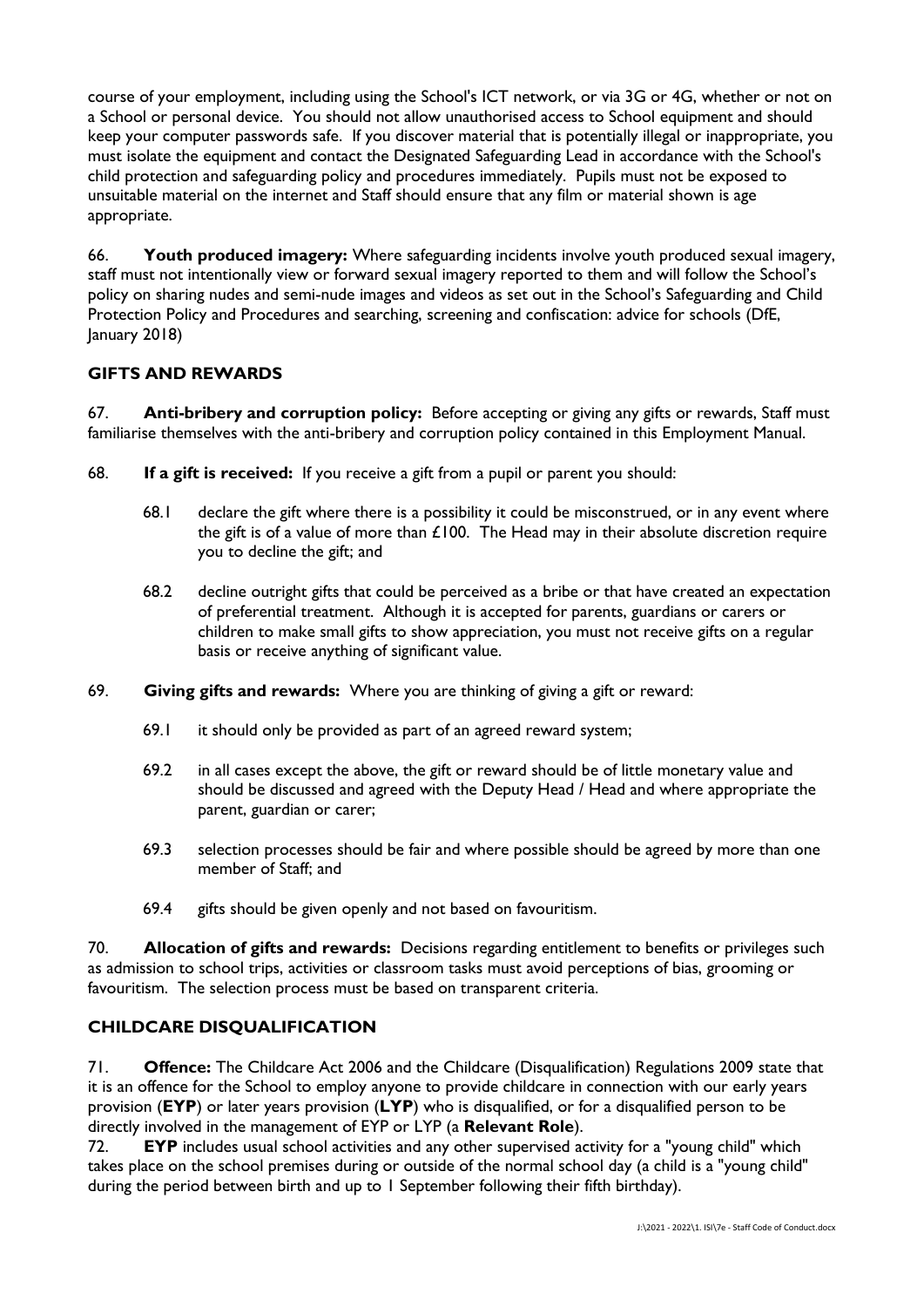73. **LYP** includes provision for children not in EYP and under the age of 8 which takes place on school premises outside of the normal school day, including, for example breakfast clubs, after school clubs and holiday clubs. It does not include extended school hours for co-curricular activities such as sports activities.

74. **"Childcare"** means any form of care for a child, which includes education and any other supervised activity for a "young child". "Childcare" in LYP does not include education during school hours but does cover before and after school clubs.

75. **Grounds for disqualification:** The grounds on which a person will be disqualified from working in connection with EYP or LYP are set out in the School's recruitment, selection and disclosure policy and procedure. Staff are required to familiarise themselves with this document.

76. **Duty of disclosure:** Staff in a Relevant Role are under an on-going duty to immediately notify the School if their circumstances change so that they meet any of the criteria for disqualification at any point during their employment with the School. Any failure to disclose relevant information will be treated as a serious disciplinary matter.

77. **Ofsted:** Where the School receives disqualification information about a member of staff working in a Relevant Role and is satisfied that the member of staff may be disqualified as a consequence, the School is under a duty to report the circumstances of the disqualification to Ofsted.

78. **Waiver:** A member of staff who discloses information which appears to disqualify them from working in a Relevant Role may apply to Ofsted for a waiver of the disqualification.

# **REPORTING OBLIGATIONS**

79. **The School's position:** It is a contractual requirement as well as in your interests to follow this Code so as to maintain appropriate standards of behaviour and your own professional reputation. A breach of this Code may be treated as misconduct and will render you liable to disciplinary action including in serious cases, dismissal.

80. **Exit interviews**: All staff are trained so that they understand they are expected and encouraged to raise concerns they have, whether related to the safeguarding and welfare of pupils, the conduct of staff or other matters, during the course of their employment in accordance with the School's polices (including the whistleblowing policy, the child protection and safeguarding policy and procedures and this Code). Safeguarding children is at the centre of the School's culture and is accordingly considered formally during staff performance development reviews and appraisal and finally at exit interviews which are held with all leavers.

81. **Termination of employment:** If the School ceases to use the services of a member of Staff because they are unsuitable to work with children, a settlement agreement (formerly known as a compromise agreement) will not be used and a referral to the Disclosure and Barring Service will be made promptly if the criteria for a referral are met. Any such incidents will be followed by a review of the safeguarding procedures within the School, with a report being presented to the Governors without delay. The School may also need to consider a referral to the Disclosure and Barring Service if a member of Staff is suspended, or deployed to another area of work that is not regulated activity.

82. **Resignation:** If a member of Staff tenders his or her resignation, or ceases to provide his or her services to the School at a time when child protection concerns exist in relation to that person, those concerns will still be investigated in full by the School and a referral to the Disclosure and Barring Service will be made promptly if the criteria for a referral are met.

83. **Teaching Regulation Agency (TRA) :** Separate consideration will also be given to making a referral to the TRA where a teacher has been dismissed (or would have been dismissed had he or she not resigned) because of unacceptable professional conduct, conduct that may bring the profession into